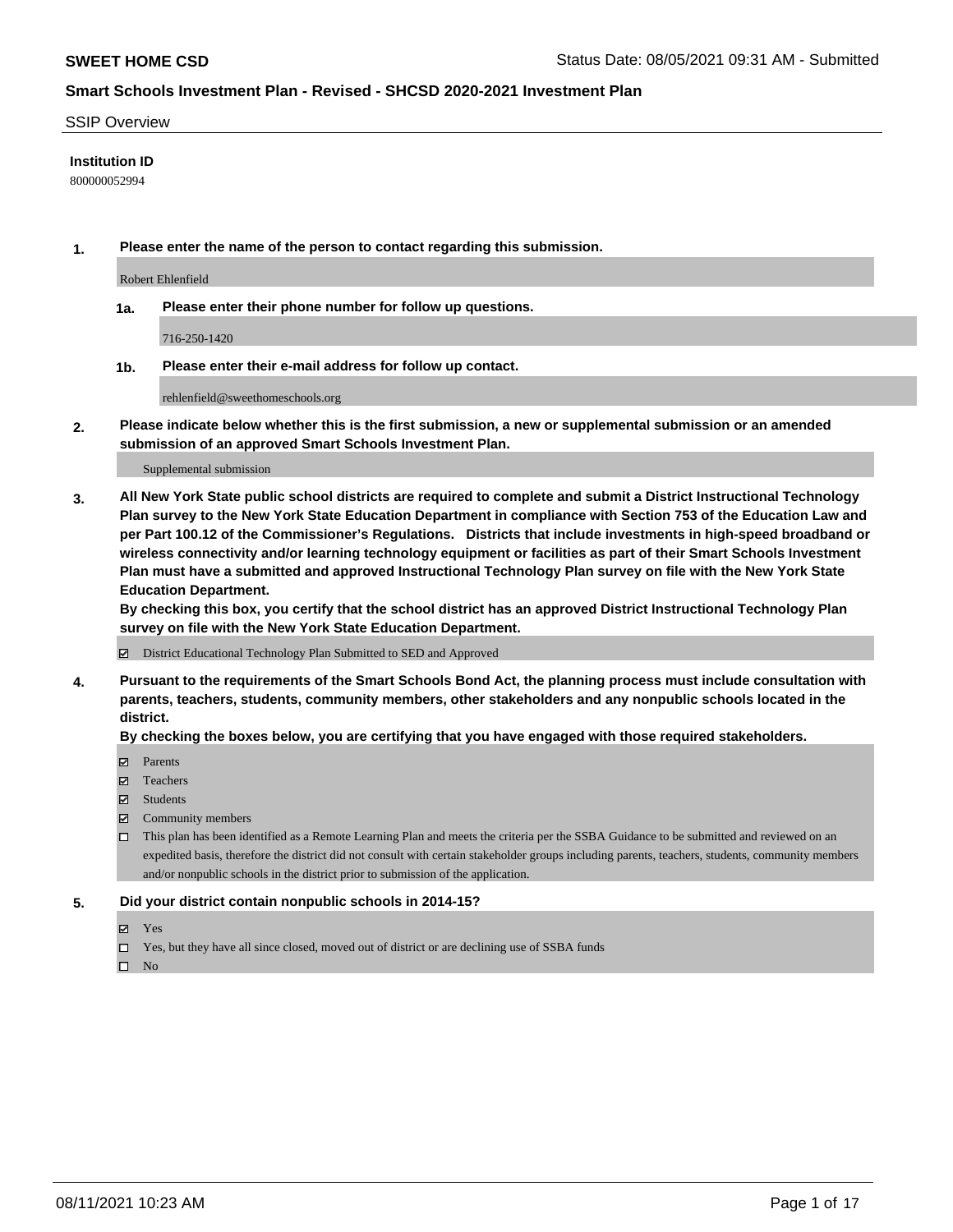#### SSIP Overview

**6. Certify that the following required steps have taken place by checking the boxes below:**

- The district developed and the school board approved a preliminary Smart Schools Investment Plan.
- The preliminary plan was posted on the district website for at least 30 days. The district included an address to which any written comments on the plan should be sent.
- The school board conducted a hearing that enabled stakeholders to respond to the preliminary plan. This hearing may have occured as part of a normal Board meeting, but adequate notice of the event must have been provided through local media and the district website for at least two weeks prior to the meeting.
- The district prepared a final plan for school board approval and such plan has been approved by the school board.
- $\boxtimes$  The final proposed plan that has been submitted has been posted on the district's website.
- This Plan has been identified as a Remote Learning Plan and meets the criteria per the SSBA Guidance to be submitted and reviewed on an expedited basis, therefore this plan has not met certain stakeholder engagement requirements including, consulting with nonpublic schools in advance of plan submission, having the school board conduct a hearing on the plan and/or posting the plan to the district website for a minimum of 30 days. This district will post the Remote Learning Plan to the district's website upon submission of the application.
- **6a. Please upload the proposed Smart Schools Investment Plan (SSIP) that was posted on the district's website, along with any supporting materials. Note that this should be different than your recently submitted Educational Technology Survey. The Final SSIP, as approved by the School Board, should also be posted on the website and remain there during the course of the projects contained therein.**

Sweet\_Home\_CSD\_Smart\_Schools\_Investment\_Plan\_2020-21.pdf

**6b. Enter the webpage address where the final Smart Schools Investment Plan is posted. The Plan should remain posted for the life of the included projects.**

https://sweethomeschools.org/files/user/569/file/Sweet\_Home\_CSD\_Smart\_Schools\_Investment\_Plan\_2020-21.pdf

**7. Please enter an estimate of the total number of students and staff that will benefit from this Smart Schools Investment Plan based on the cumulative projects submitted to date.**

4,200

**8. An LEA/School District may partner with one or more other LEA/School Districts to form a consortium to pool Smart Schools Bond Act funds for a project that meets all other Smart School Bond Act requirements. Each school district participating in the consortium will need to file an approved Smart Schools Investment Plan for the project and submit a signed Memorandum of Understanding that sets forth the details of the consortium including the roles of each respective district.**

 $\Box$  The district plans to participate in a consortium to partner with other school district(s) to implement a Smart Schools project.

**9. Please enter the name and 6-digit SED Code for each LEA/School District participating in the Consortium.**

| <b>Partner LEA/District</b> | <b>ISED BEDS Code</b> |
|-----------------------------|-----------------------|
| (No Response)               | (No Response)         |

**10. Please upload a signed Memorandum of Understanding with all of the participating Consortium partners.**

(No Response)

**11. Your district's Smart Schools Bond Act Allocation is:**

\$1,891,997

**12. Final 2014-15 BEDS Enrollment to calculate Nonpublic Sharing Requirement**

|            | Public Enrollment | l Nonpublic Enrollment | Total Enrollment | INonpublic Percentage |
|------------|-------------------|------------------------|------------------|-----------------------|
| Enrollment | 3.214             | 400                    | 3.614.00         | 11.07                 |

**13. This table compares each category budget total, as entered in that category's page, to the total expenditures listed in the category's expenditure table. Any discrepancies between the two must be resolved before submission.**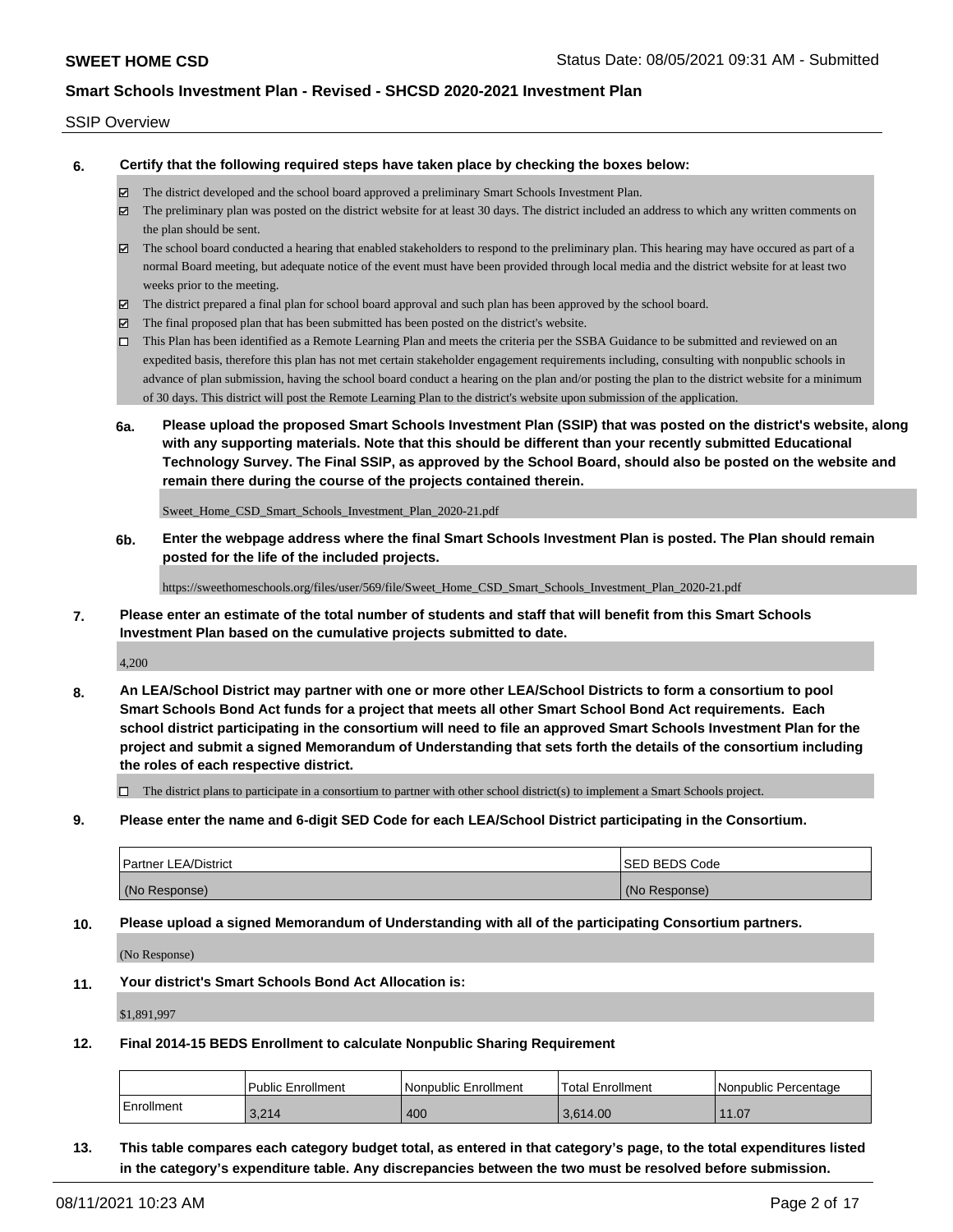# SSIP Overview

|                                                 | <b>Sub-Allocations</b> | <b>Expenditure Totals</b> | <b>Difference</b> |
|-------------------------------------------------|------------------------|---------------------------|-------------------|
| <b>School Connectivity</b>                      | 0.00                   | 0.00                      | 0.00              |
| <b>Connectivity Projects for</b><br>Communities | 0.00                   | 0.00                      | 0.00              |
| Classroom Technology                            | 829,150.00             | 829,150.00                | 0.00              |
| Pre-Kindergarten Classrooms                     | 0.00                   | 0.00                      | 0.00              |
| Replace Transportable<br>Classrooms             | 0.00                   | 0.00                      | 0.00              |
| <b>High-Tech Security Features</b>              | 205,000.00             | 205,000.00                | 0.00              |
| Nonpublic Loan                                  | 61,780.00              | 61,780.00                 | $-0.00$           |
| Totals:                                         | 1,095,930              | 1,095,930                 | -0                |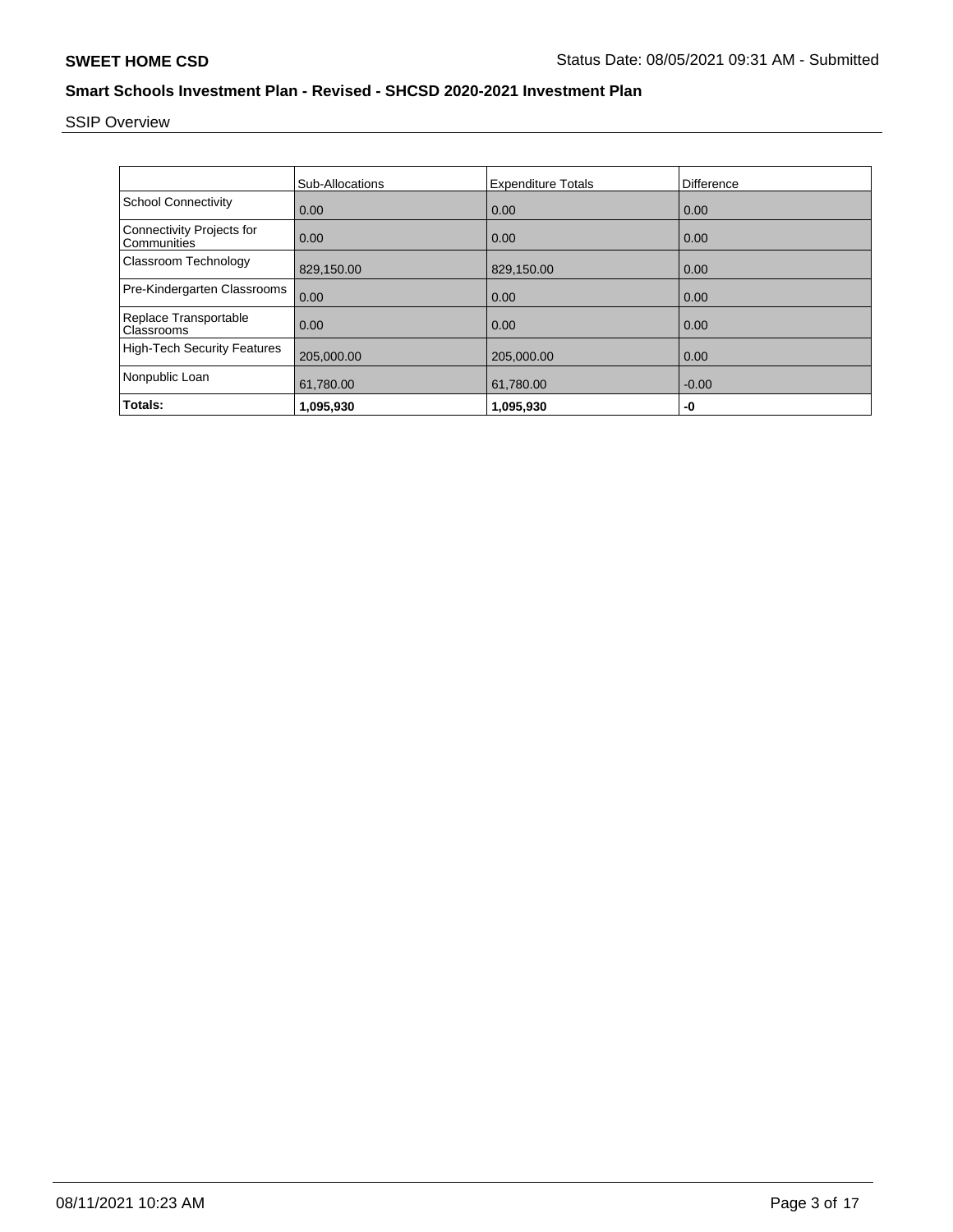School Connectivity

- **1. In order for students and faculty to receive the maximum benefit from the technology made available under the Smart Schools Bond Act, their school buildings must possess sufficient connectivity infrastructure to ensure that devices can be used during the school day. Smart Schools Investment Plans must demonstrate that:**
	- **• sufficient infrastructure that meets the Federal Communications Commission's 100 Mbps per 1,000 students standard currently exists in the buildings where new devices will be deployed, or**
	- **• is a planned use of a portion of Smart Schools Bond Act funds, or**
	- **• is under development through another funding source.**

**Smart Schools Bond Act funds used for technology infrastructure or classroom technology investments must increase the number of school buildings that meet or exceed the minimum speed standard of 100 Mbps per 1,000 students and staff within 12 months. This standard may be met on either a contracted 24/7 firm service or a "burstable" capability. If the standard is met under the burstable criteria, it must be:**

**1. Specifically codified in a service contract with a provider, and**

**2. Guaranteed to be available to all students and devices as needed, particularly during periods of high demand, such as computer-based testing (CBT) periods.**

**Please describe how your district already meets or is planning to meet this standard within 12 months of plan submission.**

(No Response)

**1a. If a district believes that it will be impossible to meet this standard within 12 months, it may apply for a waiver of this requirement, as described on the Smart Schools website. The waiver must be filed and approved by SED prior to submitting this survey.**

 $\Box$  By checking this box, you are certifying that the school district has an approved waiver of this requirement on file with the New York State Education Department.

**2. Connectivity Speed Calculator (Required). If the district currently meets the required speed, enter "Currently Met" in the last box: Expected Date When Required Speed Will be Met.**

|                  | l Number of     | Required Speed | Current Speed in | Expected Speed  | Expected Date                           |
|------------------|-----------------|----------------|------------------|-----------------|-----------------------------------------|
|                  | <b>Students</b> | In Mbps        | l Mbps           | to be Attained  | When Required                           |
|                  |                 |                |                  |                 | l Within 12 Months ISpeed Will be Met l |
| Calculated Speed | (No Response)   | 0.00           | (No Response)    | l (No Response) | l (No Response)                         |

**3. Describe how you intend to use Smart Schools Bond Act funds for high-speed broadband and/or wireless connectivity projects in school buildings.**

(No Response)

**4. Describe the linkage between the district's District Instructional Technology Plan and how the proposed projects will improve teaching and learning. (There should be a link between your response to this question and your responses to Question 1 in Section IV - NYSED Initiatives Alignment: "Explain how the district use of instructional technology will serve as a part of a comprehensive and sustained effort to support rigorous academic standards attainment and performance improvement for students."** 

**Your answer should also align with your answers to the questions in Section II - Strategic Technology Planning and the associated Action Steps in Section III - Action Plan.)**

(No Response)

**5. If the district wishes to have students and staff access the Internet from wireless devices within the school building, or in close proximity to it, it must first ensure that it has a robust Wi-Fi network in place that has sufficient bandwidth to meet user demand.**

**Please describe how you have quantified this demand and how you plan to meet this demand.**

(No Response)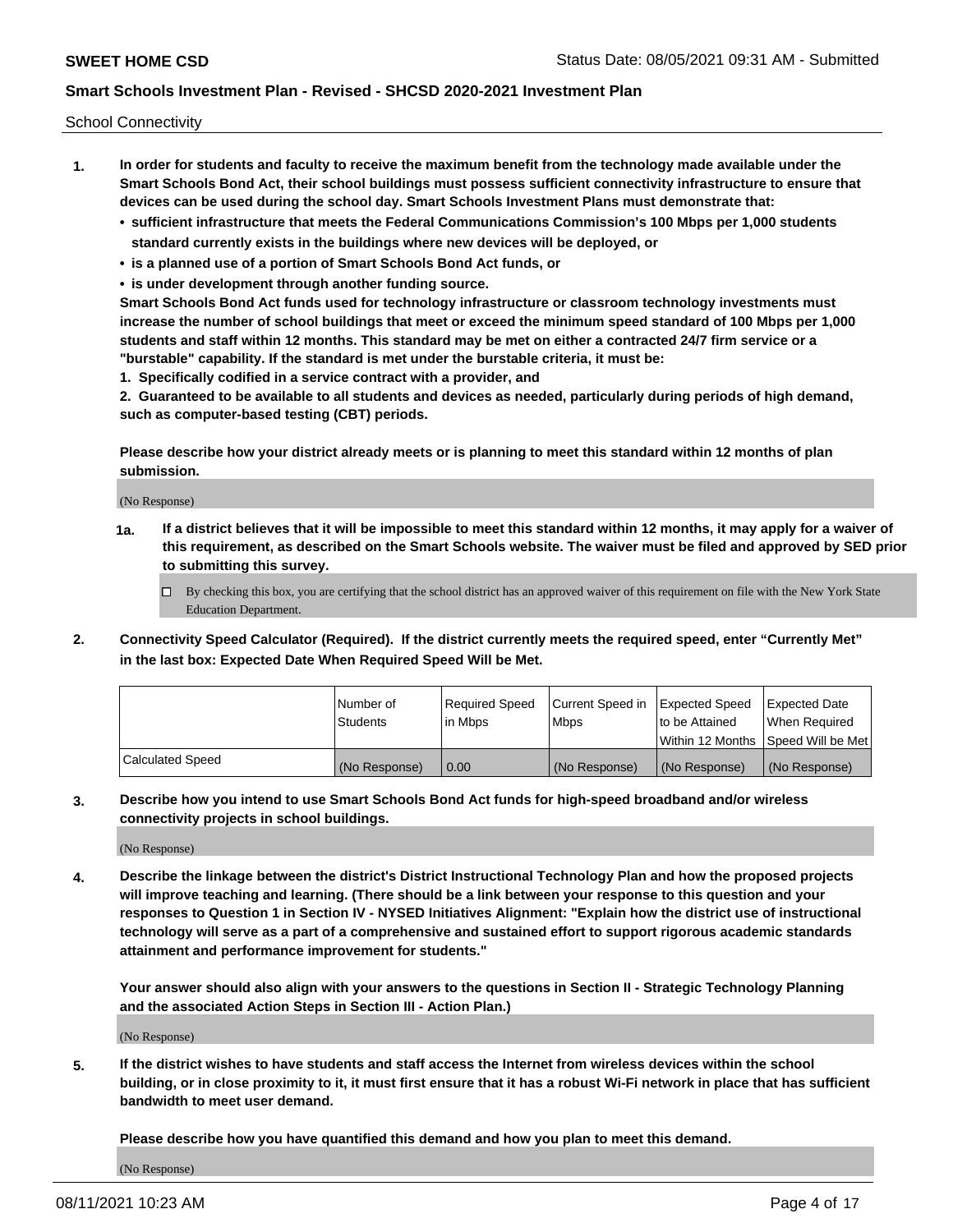School Connectivity

**6. Smart Schools plans with any expenditures in the School Connectivity category require a project number from the Office of Facilities Planning. Districts must submit an SSBA LOI and receive project numbers prior to submitting the SSIP. As indicated on the LOI, some projects may be eligible for a streamlined review and will not require a building permit.**

**Please indicate on a separate row each project number given to you by the Office of Facilities Planning.**

| Project Number |  |
|----------------|--|
| (No Response)  |  |

**7. Certain high-tech security and connectivity infrastructure projects may be eligible for an expedited review process as determined by the Office of Facilities Planning.**

#### **Was your project deemed eligible for streamlined review?**

(No Response)

### **8. Include the name and license number of the architect or engineer of record.**

| Name          | License Number |
|---------------|----------------|
| (No Response) | (No Response)  |

#### **9. Public Expenditures – Loanable (Counts toward the nonpublic loan calculation)**

| Select the allowable expenditure type.<br>Repeat to add another item under each type. | <b>PUBLIC</b> Items to be<br>l Purchased | Quantity           | Cost Per Item    | <b>Total Cost</b> |
|---------------------------------------------------------------------------------------|------------------------------------------|--------------------|------------------|-------------------|
| (No Response)                                                                         | (No Response)                            | l (No<br>Response) | (No<br>Response) | $\overline{0.00}$ |
|                                                                                       |                                          | O                  | 0.00             |                   |

### **10. Public Expenditures – Non-Loanable (Does not count toward nonpublic loan calculation)**

| Select the allowable expenditure | <b>PUBLIC</b> Items to be purchased | Quantity      | Cost per Item | <b>Total Cost</b> |
|----------------------------------|-------------------------------------|---------------|---------------|-------------------|
| type.                            |                                     |               |               |                   |
| Repeat to add another item under |                                     |               |               |                   |
| each type.                       |                                     |               |               |                   |
| (No Response)                    | (No Response)                       | (No Response) | (No Response) | 0.00              |
|                                  |                                     |               | 0.00          |                   |

#### **11. Final 2014-15 BEDS Enrollment to calculate Nonpublic Sharing Requirement (no changes allowed.)**

|            | l Public Enrollment | Nonpublic Enrollment | 'Total Enrollment | l Nonpublic Percentage |
|------------|---------------------|----------------------|-------------------|------------------------|
| Enrollment | 3,214               | 400                  | 3.614.00          | 11.07                  |

### **12. Total Public Budget - Loanable (Counts toward the nonpublic loan calculation)**

|                                                      | Public Allocations | <b>Estimated Nonpublic Loan</b><br>Amount | Estimated Total Sub-Allocations |
|------------------------------------------------------|--------------------|-------------------------------------------|---------------------------------|
| Network/Access Costs                                 | (No Response)      | 0.00                                      | 0.00                            |
| School Internal Connections and<br><b>Components</b> | (No Response)      | 0.00                                      | 0.00                            |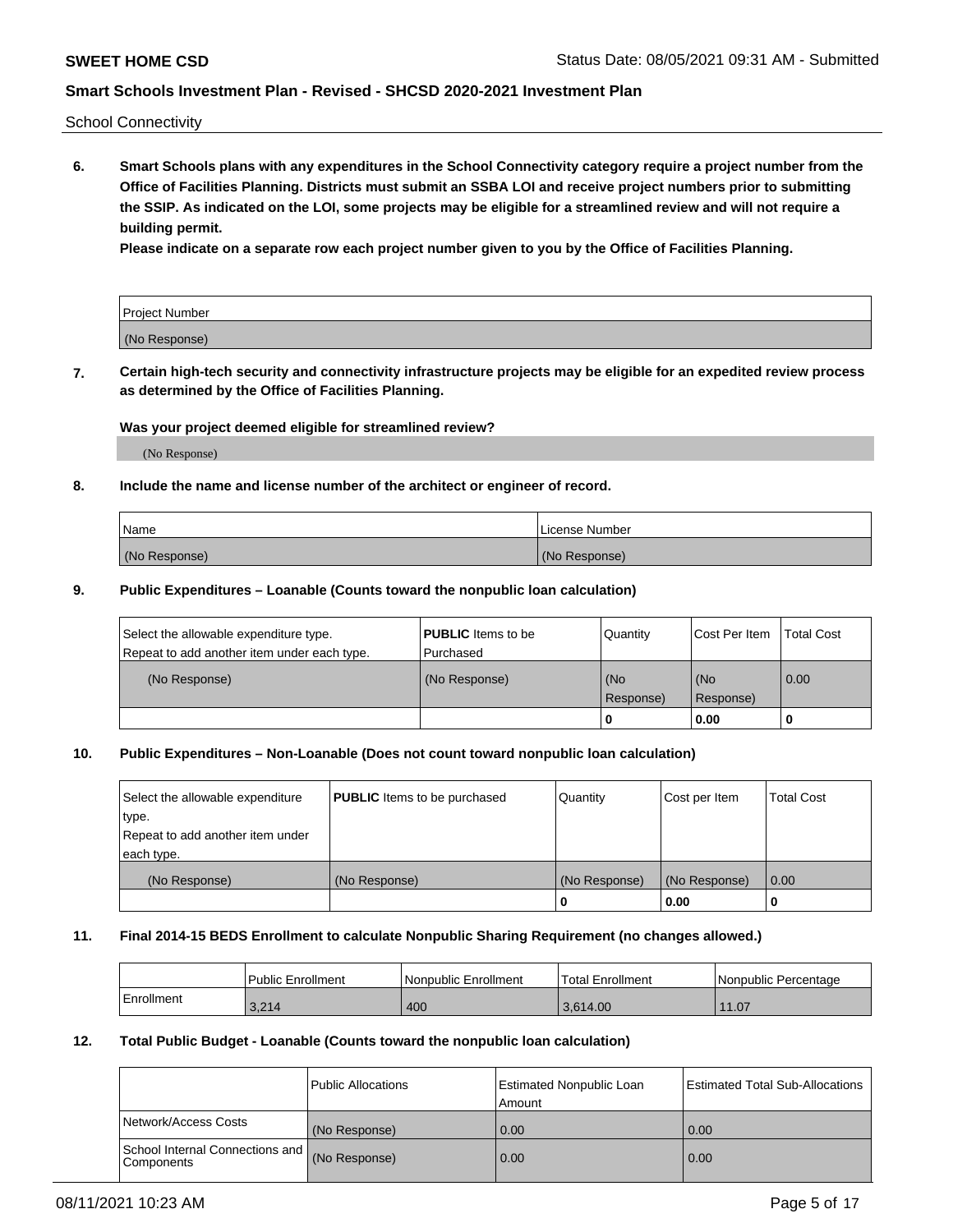School Connectivity

|         | Public Allocations | <b>Estimated Nonpublic Loan</b><br>Amount | <b>Estimated Total Sub-Allocations</b> |
|---------|--------------------|-------------------------------------------|----------------------------------------|
| l Other | (No Response)      | 0.00                                      | 0.00                                   |
| Totals: | 0.00               | 0                                         |                                        |

# **13. Total Public Budget – Non-Loanable (Does not count toward the nonpublic loan calculation)**

|                                                   | Sub-<br>Allocation |
|---------------------------------------------------|--------------------|
|                                                   |                    |
| Network/Access Costs                              | (No Response)      |
| <b>Outside Plant Costs</b>                        | (No Response)      |
| <b>School Internal Connections and Components</b> | (No Response)      |
| Professional Services                             | (No Response)      |
| Testing                                           | (No Response)      |
| <b>Other Upfront Costs</b>                        | (No Response)      |
| <b>Other Costs</b>                                | (No Response)      |
| <b>Totals:</b>                                    | 0.00               |

# **14. School Connectivity Totals**

|                          | Total Sub-Allocations |
|--------------------------|-----------------------|
| Total Loanable Items     | 0.00                  |
| Total Non-Ioanable Items | 0.00                  |
| Totals:                  |                       |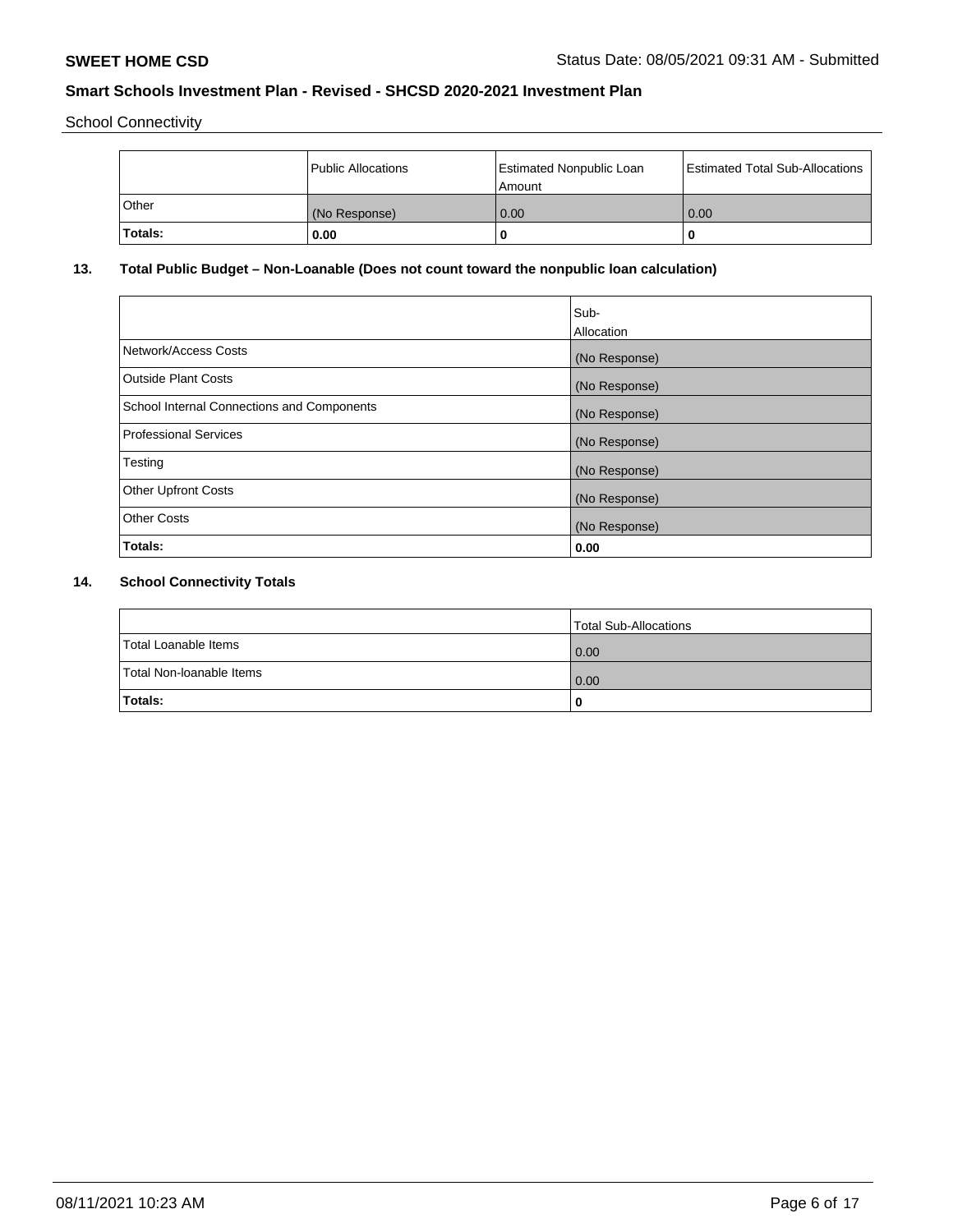Community Connectivity (Broadband and Wireless)

**1. Describe how you intend to use Smart Schools Bond Act funds for high-speed broadband and/or wireless connectivity projects in the community.**

(No Response)

**2. Please describe how the proposed project(s) will promote student achievement and increase student and/or staff access to the Internet in a manner that enhances student learning and/or instruction outside of the school day and/or school building.**

(No Response)

**3. Community connectivity projects must comply with all the necessary local building codes and regulations (building and related permits are not required prior to plan submission).**

 $\Box$  I certify that we will comply with all the necessary local building codes and regulations.

**4. Please describe the physical location of the proposed investment.**

(No Response)

**5. Please provide the initial list of partners participating in the Community Connectivity Broadband Project, along with their Federal Tax Identification (Employer Identification) number.**

| <b>Project Partners</b> | l Federal ID # |
|-------------------------|----------------|
| (No Response)           | (No Response)  |

**6. Please detail the type, quantity, per unit cost and total cost of the eligible items under each sub-category.**

| Select the allowable expenditure | Item to be purchased | Quantity      | Cost per Item | <b>Total Cost</b> |
|----------------------------------|----------------------|---------------|---------------|-------------------|
| type.                            |                      |               |               |                   |
| Repeat to add another item under |                      |               |               |                   |
| each type.                       |                      |               |               |                   |
| (No Response)                    | (No Response)        | (No Response) | (No Response) | 0.00              |
|                                  |                      | U             | 0.00          |                   |

**7. If you are submitting an allocation for Community Connectivity, complete this table.**

**Note that the calculated Total at the bottom of the table must equal the Total allocation for this category that you entered in the SSIP Overview overall budget.**

|                                    | Sub-Allocation |
|------------------------------------|----------------|
| Network/Access Costs               | (No Response)  |
| Outside Plant Costs                | (No Response)  |
| <b>Tower Costs</b>                 | (No Response)  |
| <b>Customer Premises Equipment</b> | (No Response)  |
| <b>Professional Services</b>       | (No Response)  |
| Testing                            | (No Response)  |
| <b>Other Upfront Costs</b>         | (No Response)  |
| <b>Other Costs</b>                 | (No Response)  |
| Totals:                            | 0.00           |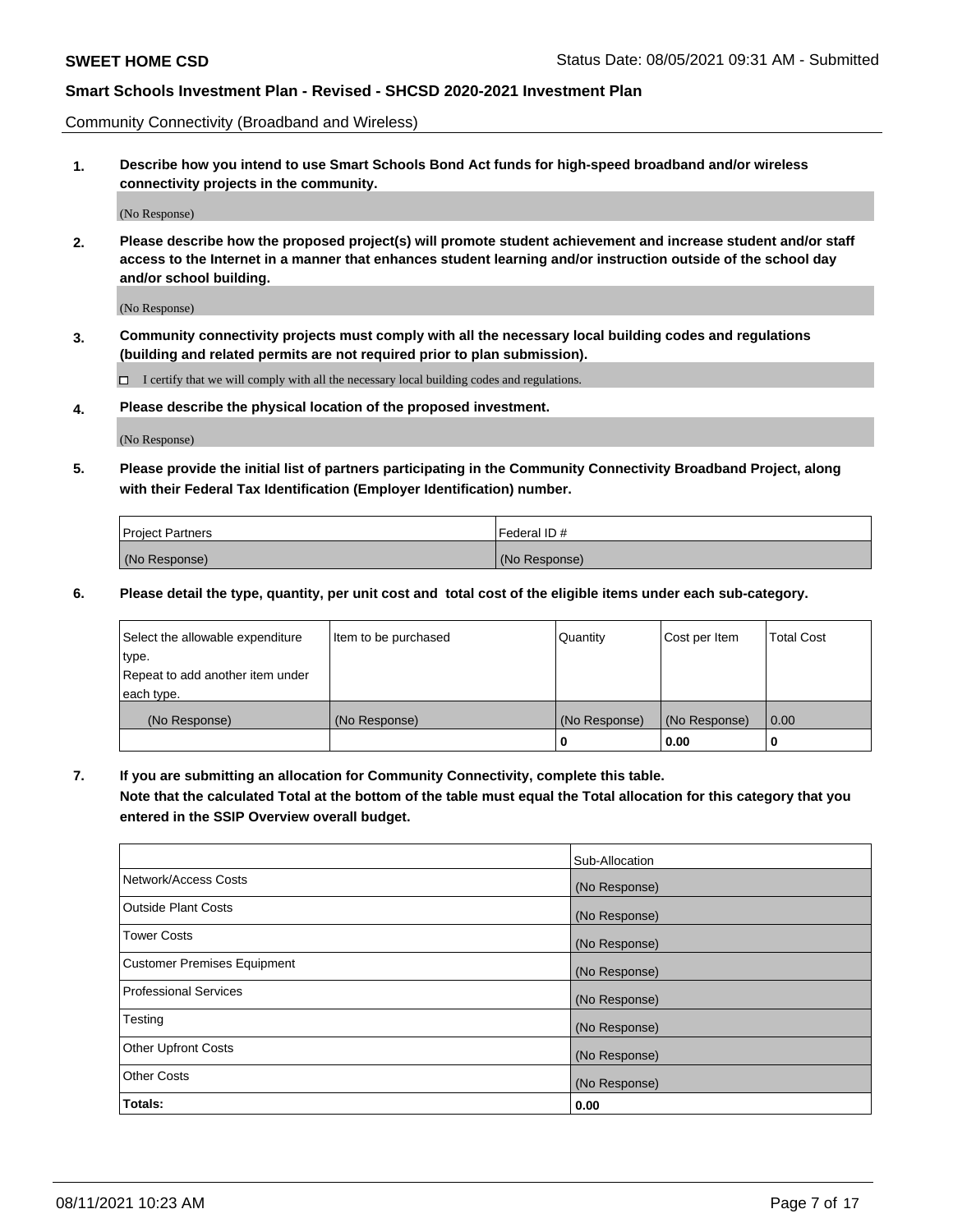#### Classroom Learning Technology

**1. In order for students and faculty to receive the maximum benefit from the technology made available under the Smart Schools Bond Act, their school buildings must possess sufficient connectivity infrastructure to ensure that devices can be used during the school day. Smart Schools Investment Plans must demonstrate that sufficient infrastructure that meets the Federal Communications Commission's 100 Mbps per 1,000 students standard currently exists in the buildings where new devices will be deployed, or is a planned use of a portion of Smart Schools Bond Act funds, or is under development through another funding source. Smart Schools Bond Act funds used for technology infrastructure or classroom technology investments must increase the number of school buildings that meet or exceed the minimum speed standard of 100 Mbps per 1,000 students and staff within 12 months. This standard may be met on either a contracted 24/7 firm service or a "burstable" capability. If the standard is met under the burstable criteria, it must be:**

**1. Specifically codified in a service contract with a provider, and**

**2. Guaranteed to be available to all students and devices as needed, particularly during periods of high demand, such as computer-based testing (CBT) periods.**

**Please describe how your district already meets or is planning to meet this standard within 12 months of plan submission.**

The district meets and exceeds the required standard.

- **1a. If a district believes that it will be impossible to meet this standard within 12 months, it may apply for a waiver of this requirement, as described on the Smart Schools website. The waiver must be filed and approved by SED prior to submitting this survey.**
	- By checking this box, you are certifying that the school district has an approved waiver of this requirement on file with the New York State Education Department.
- **2. Connectivity Speed Calculator (Required). If the district currently meets the required speed, enter "Currently Met" in the last box: Expected Date When Required Speed Will be Met.**

|                  | l Number of     | Required Speed | Current Speed in Expected Speed |                | <b>Expected Date</b>                 |
|------------------|-----------------|----------------|---------------------------------|----------------|--------------------------------------|
|                  | <b>Students</b> | lin Mbps       | <b>Mbps</b>                     | to be Attained | When Required                        |
|                  |                 |                |                                 |                | Within 12 Months 1Speed Will be Met1 |
| Calculated Speed | 3.463           | 346.30         | 1000                            | 1000           | Already attained                     |

**3. If the district wishes to have students and staff access the Internet from wireless devices within the school building, or in close proximity to it, it must first ensure that it has a robust Wi-Fi network in place that has sufficient bandwidth to meet user demand.**

**Please describe how you have quantified this demand and how you plan to meet this demand.**

High-speed gigabit wireless access have been deployed to every classroom in every building. High population areas have multiple access points deployed. Each access point is connected at 1Gbps to local switch closets which are interconnected to each other and the central core at 10Gbps.

**4. All New York State public school districts are required to complete and submit an Instructional Technology Plan survey to the New York State Education Department in compliance with Section 753 of the Education Law and per Part 100.12 of the Commissioner's Regulations.**

**Districts that include educational technology purchases as part of their Smart Schools Investment Plan must have a submitted and approved Instructional Technology Plan survey on file with the New York State Education Department.**

 $\boxtimes$  By checking this box, you are certifying that the school district has an approved Instructional Technology Plan survey on file with the New York State Education Department.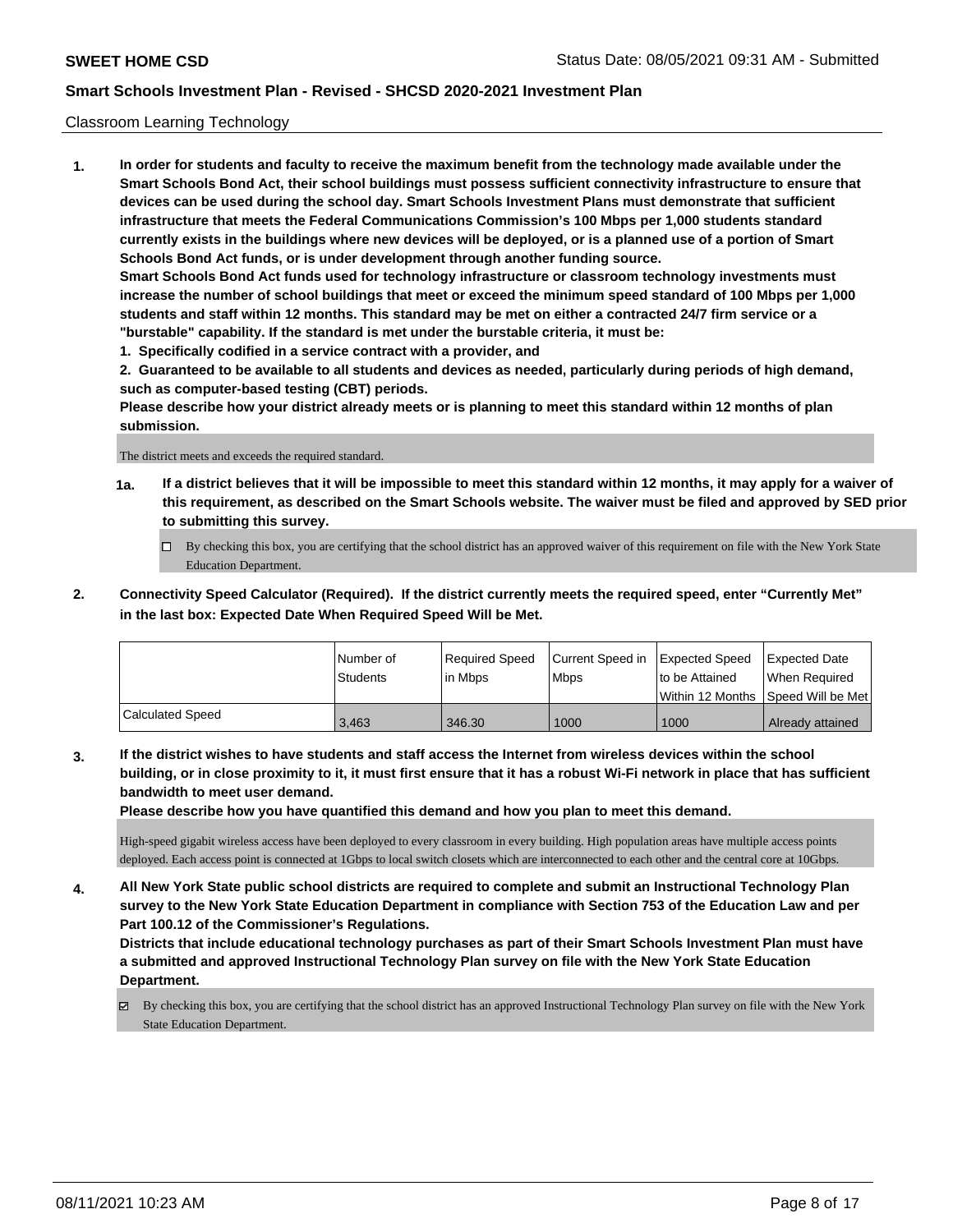#### Classroom Learning Technology

**5. Describe the devices you intend to purchase and their compatibility with existing or planned platforms or systems. Specifically address the adequacy of each facility's electrical, HVAC and other infrastructure necessary to install and support the operation of the planned technology.**

Every classroom in every building utilizes projection to display digital content as the basis for the delivery of curriculum. (300) new projectors will be purchased to replace older lamp-based units that are old and failing in our elementary buildings. The new models have a longer service life and employ HDMI technology. (102) Apple TV units will be purchased and connected to new and existing projectors to allow "connectionless" display of information by teachers and students in our elementary buildings.

The district has adequate electrical supply to power the purchased devices. Sweet Home CSD already has projectors in place- these would be replacements.

(1225) New iPads will be purchased to replace old iPad Air devices that are no longer viable. (110) Apple Laptops will be purchased to assist in the delivery of instruction.

#### **6. Describe how the proposed technology purchases will:**

- **> enhance differentiated instruction;**
- **> expand student learning inside and outside the classroom;**
- **> benefit students with disabilities and English language learners; and**
- **> contribute to the reduction of other learning gaps that have been identified within the district.**

**The expectation is that districts will place a priority on addressing the needs of students who struggle to succeed in a rigorous curriculum. Responses in this section should specifically address this concern and align with the district's Instructional Technology Plan (in particular Question 2 of E. Curriculum and Instruction: "Does the district's instructional technology plan address the needs of students with disabilities to ensure equitable access to instruction, materials and assessments?" and Question 3 of the same section: "Does the district's instructional technology plan address the provision of assistive technology specifically for students with disabilities to ensure access to and participation in the general curriculum?")**

**In addition, describe how the district ensures equitable access to instruction, materials and assessments and participation in the general curriculum for both SWD and English Language Learners/Multilingual Learners (ELL/MLL) students.**

## **Please note: If this plan has been identified as a Remote Learning Plan to be submitted and reviewed on an expedited basis, the district should explain how this plan will facilitate remote and hybrid learning, in lieu of responding to the question above.**

In order for students to disabled students to participate fully in an integrated setting, they require exemplars and non-exemplars to be available to help in the cognitive construction of working models to organize new learning. The technology identified here- projectors and Apple TV's- will allow the classroom teacher to display for the entire class two kinds of exemplars. Some are teacher created- the projectors will be key in making that happen in a quick and seamless fashion. As all our students in grades 4-12 have access to 1:1 computing via iPads, the Apple TV's will also allow the teacher to display student created models of work- providing perhaps an even stronger model for disabled students.

The projectors also will allow those students with significant visual disabilities to access the content by providing opportunities to project expanded views of websites and teacher created instructional products bringing those opportunities to many different kinds of students.

The use of the projectors and Apple TV's will bring many resources into play to provide self-directed learning opportunities thus allowing the formation and instruction of students in small groups based on learning needs. In alliance with locally produced resources housed in our Schoology LMS, students in the general education curriculum and in small group learning can take advantage of web-based curriculum opportunities such as eSpark. Their use also brings into play many different visual images that are a great source of vocabulary instruction for students learning English as a New Language as well as providing strong models of quality expressive langauge vital for students to acquire receptive language and to approximate their own expressive use of English.

## **7. Where appropriate, describe how the proposed technology purchases will enhance ongoing communication with parents and other stakeholders and help the district facilitate technology-based regional partnerships, including distance learning and other efforts.**

Our 1:1 program puts technology front and center. These investments will further enhance our ability to use a learning management system that brings content to students at all times- both in and out of school. The strengthening of our infrastructure will improve the capacity of our parents ot utilize Schoology to learn more about their child's work in school and its demands.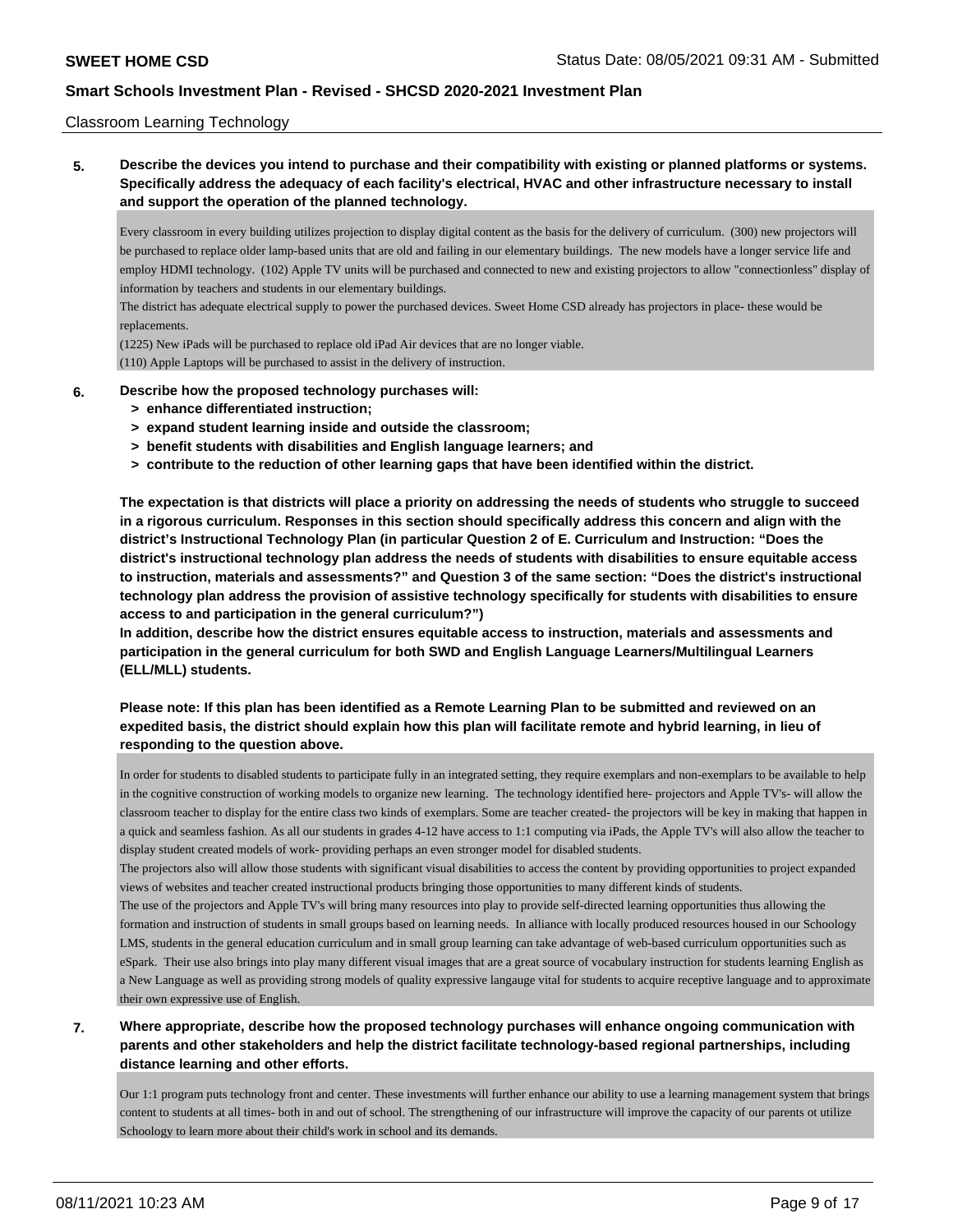#### Classroom Learning Technology

**8. Describe the district's plan to provide professional development to ensure that administrators, teachers and staff can employ the technology purchased to enhance instruction successfully.**

**Note: This response should be aligned and expanded upon in accordance with your district's response to Question 1 of F. Professional Development of your Instructional Technology Plan: "Please provide a summary of professional development offered to teachers and staff, for the time period covered by this plan, to support technology to enhance teaching and learning. Please include topics, audience and method of delivery within your summary."**

**Please note: If this plan has been identified as a Remote Learning Plan to be submitted and reviewed on an expedited basis, the district should provide a statement confirming that the district has provided or will provide professional development on these devices to its staff, in lieu of responding to the question above.**

We contract with EdTech teacher out of Boston, MA to provide training in technology integration specifically around the use of 1:1 devices/ iPads. We also provide training on our learning management system Schoology via agreement with our local BOCES. We have technology coaches at both our middle and high school to work alongside teachers in planning and delivering technology enhanced instruction.

- **9. Districts must contact one of the SUNY/CUNY teacher preparation programs listed on the document on the left side of the page that supplies the largest number of the district's new teachers to request advice on innovative uses and best practices at the intersection of pedagogy and educational technology.**
	- By checking this box, you certify that you have contacted the SUNY/CUNY teacher preparation program that supplies the largest number of your new teachers to request advice on these issues.

#### **9a. Please enter the name of the SUNY or CUNY Institution that you contacted.**

State University College At Buffalo

**9b. Enter the primary Institution phone number.**

#### 716-878-4000

**9c. Enter the name of the contact person with whom you consulted and/or will be collaborating with on innovative uses of technology and best practices.**

Dr. Wendy Peterson

**10. To ensure the sustainability of technology purchases made with Smart Schools funds, districts must demonstrate a long-term plan to maintain and replace technology purchases supported by Smart Schools Bond Act funds. This sustainability plan shall demonstrate a district's capacity to support recurring costs of use that are ineligible for Smart Schools Bond Act funding such as device maintenance, technical support, Internet and wireless fees, maintenance of hotspots, staff professional development, building maintenance and the replacement of incidental items. Further, such a sustainability plan shall include a long-term plan for the replacement of purchased devices and equipment at the end of their useful life with other funding sources.**

By checking this box, you certify that the district has a sustainability plan as described above.

**11. Districts must ensure that devices purchased with Smart Schools Bond funds will be distributed, prepared for use, maintained and supported appropriately. Districts must maintain detailed device inventories in accordance with generally accepted accounting principles.**

By checking this box, you certify that the district has a distribution and inventory management plan and system in place.

**12. Please detail the type, quantity, per unit cost and total cost of the eligible items under each sub-category.**

| Select the allowable expenditure | I Item to be Purchased | l Quantitv | Cost per Item | <b>Total Cost</b> |
|----------------------------------|------------------------|------------|---------------|-------------------|
| type.                            |                        |            |               |                   |
| Repeat to add another item under |                        |            |               |                   |
| each type.                       |                        |            |               |                   |
| <b>Tablet Computers</b>          | Apple iPads            | 1.225      | 450.00        | 551,250.00        |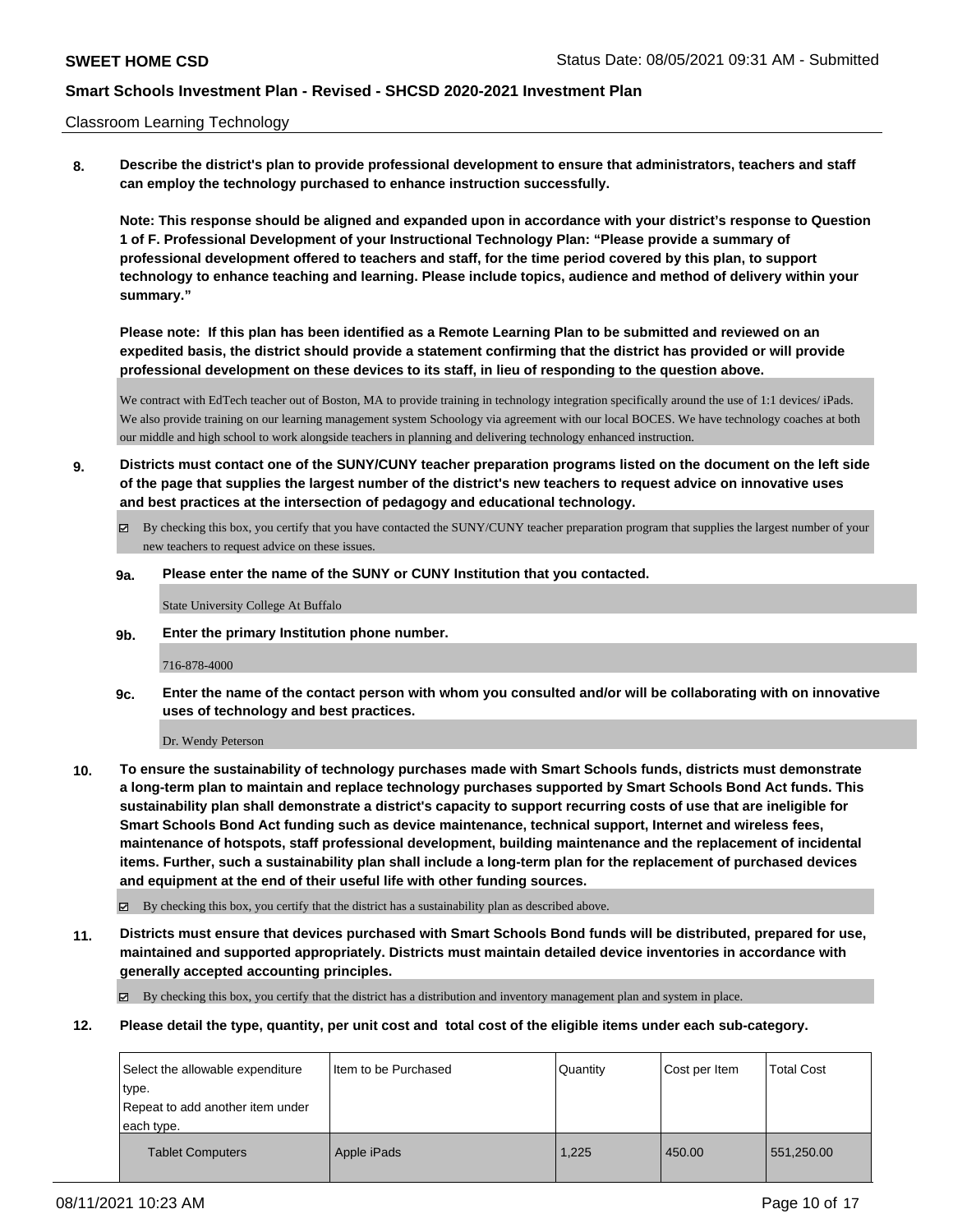## Classroom Learning Technology

| Select the allowable expenditure | I Item to be Purchased    | Quantity | Cost per Item | <b>Total Cost</b> |
|----------------------------------|---------------------------|----------|---------------|-------------------|
| type.                            |                           |          |               |                   |
| Repeat to add another item under |                           |          |               |                   |
| each type.                       |                           |          |               |                   |
| <b>Other Costs</b>               | <b>LED Projectors</b>     | 300      | 400.00        | 120,000.00        |
| <b>Other Costs</b>               | Apple TV                  | 102      | 200.00        | 20,400.00         |
| <b>Laptop Computers</b>          | Teacher Laptops (Macbook) | 110      | 1,250.00      | 137,500.00        |
|                                  |                           | 1,737    | 2,300.00      | 829,150           |

### **13. Final 2014-15 BEDS Enrollment to calculate Nonpublic Sharing Requirement (no changes allowed.)**

|            | l Public Enrollment | Nonpublic Enrollment | <b>Total Enrollment</b> | Nonpublic<br>l Percentage |
|------------|---------------------|----------------------|-------------------------|---------------------------|
| Enrollment | 3,214               | 400                  | 13.614.00               | 11.07                     |

### **14. If you are submitting an allocation for Classroom Learning Technology complete this table.**

|                          | Public School Sub-Allocation | <b>Estimated Nonpublic Loan</b><br>Amount<br>(Based on Percentage Above) | Estimated Total Public and<br>Nonpublic Sub-Allocation |
|--------------------------|------------------------------|--------------------------------------------------------------------------|--------------------------------------------------------|
| Interactive Whiteboards  | (No Response)                | 0.00                                                                     | 0.00                                                   |
| <b>Computer Servers</b>  | (No Response)                | 0.00                                                                     | 0.00                                                   |
| <b>Desktop Computers</b> | (No Response)                | 0.00                                                                     | 0.00                                                   |
| <b>Laptop Computers</b>  | 137,500.00                   | 10,245.13                                                                | 147,745.13                                             |
| <b>Tablet Computers</b>  | 551,250.00                   | 41,073.66                                                                | 592,323.66                                             |
| <b>Other Costs</b>       | 140.400.00                   | 10.461.21                                                                | 150,861.21                                             |
| Totals:                  | 829,150.00                   | 61,780                                                                   | 890,930                                                |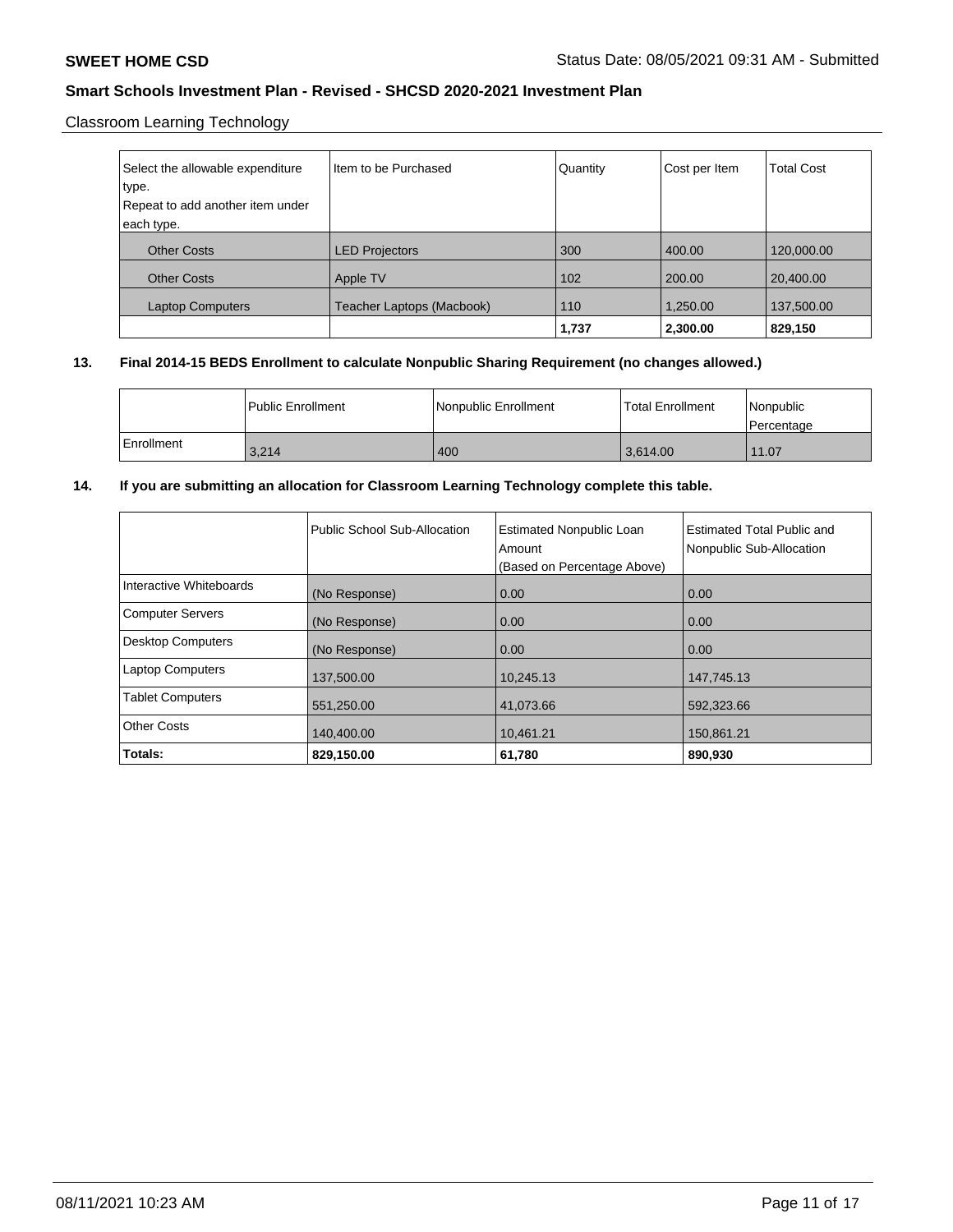#### Pre-Kindergarten Classrooms

**1. Provide information regarding how and where the district is currently serving pre-kindergarten students and justify the need for additional space with enrollment projections over 3 years.**

(No Response)

- **2. Describe the district's plan to construct, enhance or modernize education facilities to accommodate prekindergarten programs. Such plans must include:**
	- **Specific descriptions of what the district intends to do to each space;**
	- **An affirmation that new pre-kindergarten classrooms will contain a minimum of 900 square feet per classroom;**
	- **The number of classrooms involved;**
	- **The approximate construction costs per classroom; and**
	- **Confirmation that the space is district-owned or has a long-term lease that exceeds the probable useful life of the improvements.**

(No Response)

**3. Smart Schools Bond Act funds may only be used for capital construction costs. Describe the type and amount of additional funds that will be required to support ineligible ongoing costs (e.g. instruction, supplies) associated with any additional pre-kindergarten classrooms that the district plans to add.**

(No Response)

**4. All plans and specifications for the erection, repair, enlargement or remodeling of school buildings in any public school district in the State must be reviewed and approved by the Commissioner. Districts that plan capital projects using their Smart Schools Bond Act funds will undergo a Preliminary Review Process by the Office of Facilities Planning.**

**Please indicate on a separate row each project number given to you by the Office of Facilities Planning.**

| Project Number |  |
|----------------|--|
| (No Response)  |  |
|                |  |

**5. Please detail the type, quantity, per unit cost and total cost of the eligible items under each sub-category.**

| Select the allowable expenditure | Item to be purchased | Quantity      | Cost per Item | <b>Total Cost</b> |
|----------------------------------|----------------------|---------------|---------------|-------------------|
| type.                            |                      |               |               |                   |
| Repeat to add another item under |                      |               |               |                   |
| each type.                       |                      |               |               |                   |
| (No Response)                    | (No Response)        | (No Response) | (No Response) | 0.00              |
|                                  |                      | υ             | 0.00          |                   |

**6. If you have made an allocation for Pre-Kindergarten Classrooms, complete this table. Note that the calculated Total at the bottom of the table must equal the Total allocation for this category that you entered in the SSIP Overview overall budget.**

|                                          | Sub-Allocation |
|------------------------------------------|----------------|
| Construct Pre-K Classrooms               | (No Response)  |
| Enhance/Modernize Educational Facilities | (No Response)  |
| <b>Other Costs</b>                       | (No Response)  |
| Totals:                                  | 0.00           |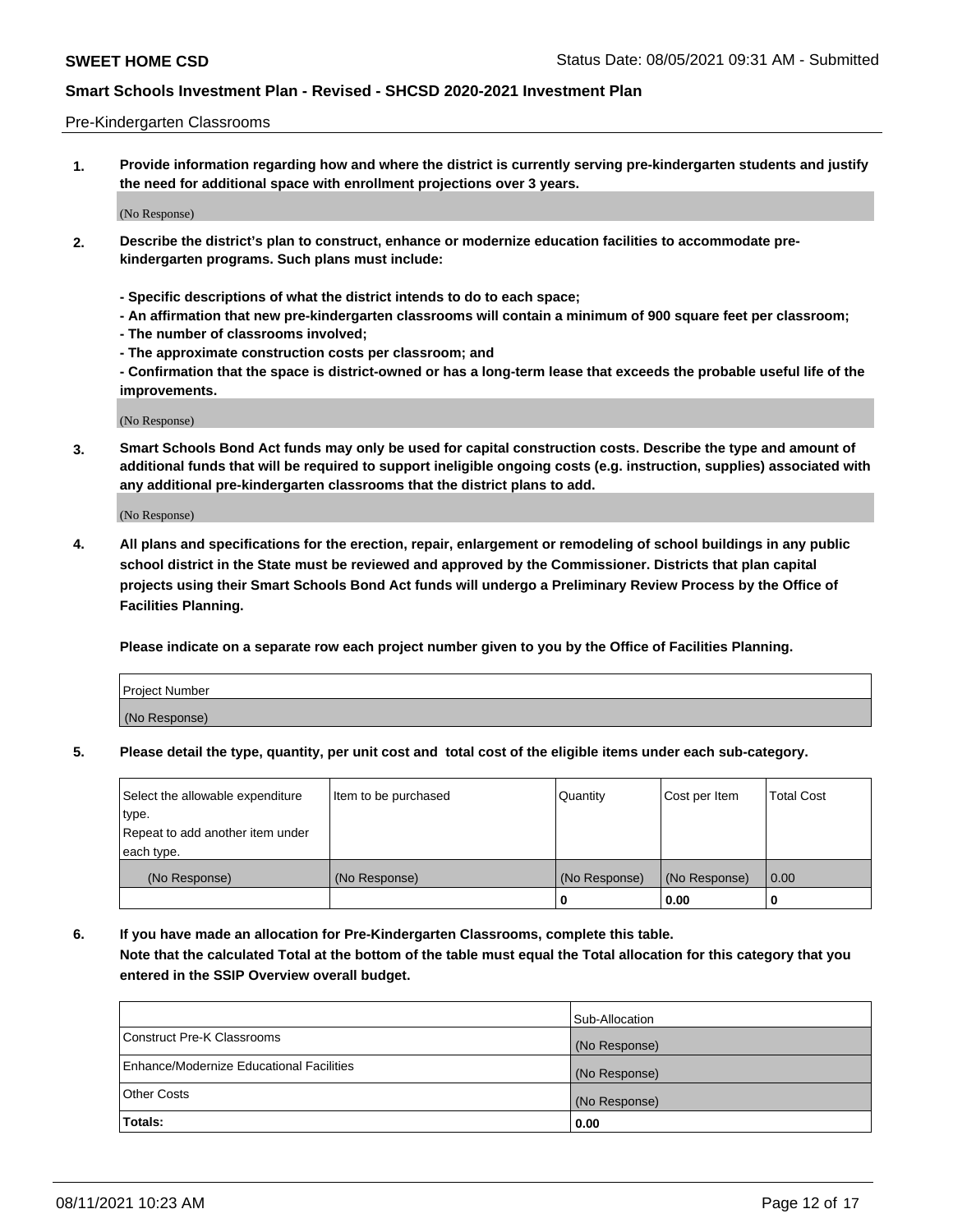Replace Transportable Classrooms

**1. Describe the district's plan to construct, enhance or modernize education facilities to provide high-quality instructional space by replacing transportable classrooms.**

(No Response)

**2. All plans and specifications for the erection, repair, enlargement or remodeling of school buildings in any public school district in the State must be reviewed and approved by the Commissioner. Districts that plan capital projects using their Smart Schools Bond Act funds will undergo a Preliminary Review Process by the Office of Facilities Planning.**

**Please indicate on a separate row each project number given to you by the Office of Facilities Planning.**

| Project Number |  |
|----------------|--|
|                |  |
| (No Response)  |  |

**3. For large projects that seek to blend Smart Schools Bond Act dollars with other funds, please note that Smart Schools Bond Act funds can be allocated on a pro rata basis depending on the number of new classrooms built that directly replace transportable classroom units.**

**If a district seeks to blend Smart Schools Bond Act dollars with other funds describe below what other funds are being used and what portion of the money will be Smart Schools Bond Act funds.**

(No Response)

**4. Please detail the type, quantity, per unit cost and total cost of the eligible items under each sub-category.**

| Select the allowable expenditure | Item to be purchased | Quantity      | Cost per Item | Total Cost |
|----------------------------------|----------------------|---------------|---------------|------------|
| ∣type.                           |                      |               |               |            |
| Repeat to add another item under |                      |               |               |            |
| each type.                       |                      |               |               |            |
| (No Response)                    | (No Response)        | (No Response) | (No Response) | 0.00       |
|                                  |                      | u             | 0.00          |            |

**5. If you have made an allocation for Replace Transportable Classrooms, complete this table. Note that the calculated Total at the bottom of the table must equal the Total allocation for this category that you entered in the SSIP Overview overall budget.**

|                                                | Sub-Allocation |
|------------------------------------------------|----------------|
| Construct New Instructional Space              | (No Response)  |
| Enhance/Modernize Existing Instructional Space | (No Response)  |
| Other Costs                                    | (No Response)  |
| Totals:                                        | 0.00           |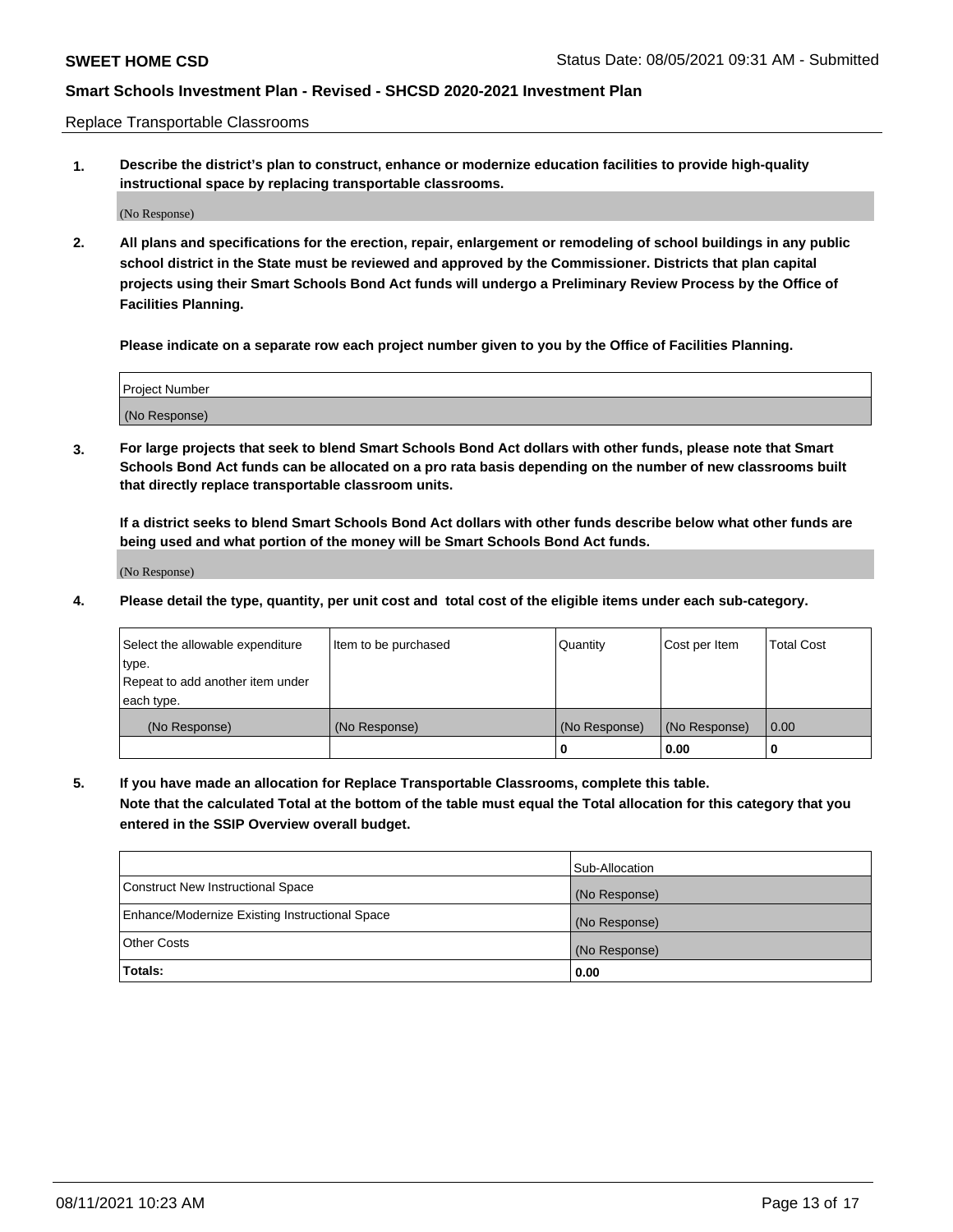#### High-Tech Security Features

**1. Describe how you intend to use Smart Schools Bond Act funds to install high-tech security features in school buildings and on school campuses.**

SHCSD will purchase 260 fixed-position security cameras to replace aging units in place at the Middle, High and Elementary Schools. The video management system will also be upgraded to the lastest version with a 500 camera capacity.

**2. All plans and specifications for the erection, repair, enlargement or remodeling of school buildings in any public school district in the State must be reviewed and approved by the Commissioner. Smart Schools plans with any expenditures in the High-Tech Security category require a project number from the Office of Facilities Planning. Districts must submit an SSBA LOI and receive project numbers prior to submitting the SSIP. As indicated on the LOI, some projects may be eligible for a streamlined review and will not require a building permit. Please indicate on a separate row each project number given to you by the Office of Facilities Planning.**

14-02-07-06-7-999-BA2

- **3. Was your project deemed eligible for streamlined Review?**
	- Yes
	- $\hfill \square$  No
	- **3a. Districts with streamlined projects must certify that they have reviewed all installations with their licensed architect or engineer of record, and provide that person's name and license number. The licensed professional must review the products and proposed method of installation prior to implementation and review the work during and after completion in order to affirm that the work was code-compliant, if requested.**

By checking this box, you certify that the district has reviewed all installations with a licensed architect or engineer of record.

**4. Include the name and license number of the architect or engineer of record.**

| Name         | License Number |
|--------------|----------------|
| Shawn Wright | 29492          |

**5. Please detail the type, quantity, per unit cost and total cost of the eligible items under each sub-category.**

| Select the allowable expenditure<br>type.<br>Repeat to add another item under<br>each type. | Item to be purchased | Quantity | Cost per Item | <b>Total Cost</b> |
|---------------------------------------------------------------------------------------------|----------------------|----------|---------------|-------------------|
| <b>Electronic Security System</b>                                                           | <b>Fixed cameras</b> | 260      | 500.00        | 130,000.00        |
| <b>Electronic Security System</b>                                                           | <b>VMS Upgrade</b>   | 500      | 150.00        | 75,000.00         |
|                                                                                             |                      | 760      | 650.00        | 205,000           |

**6. If you have made an allocation for High-Tech Security Features, complete this table.**

**Enter each Sub-category Public Allocation based on the the expenditures listed in Table #5.**

|                                                      | Sub-Allocation |
|------------------------------------------------------|----------------|
| Capital-Intensive Security Project (Standard Review) | (No Response)  |
| Electronic Security System                           | 205,000.00     |
| <b>Entry Control System</b>                          | (No Response)  |
| Approved Door Hardening Project                      | (No Response)  |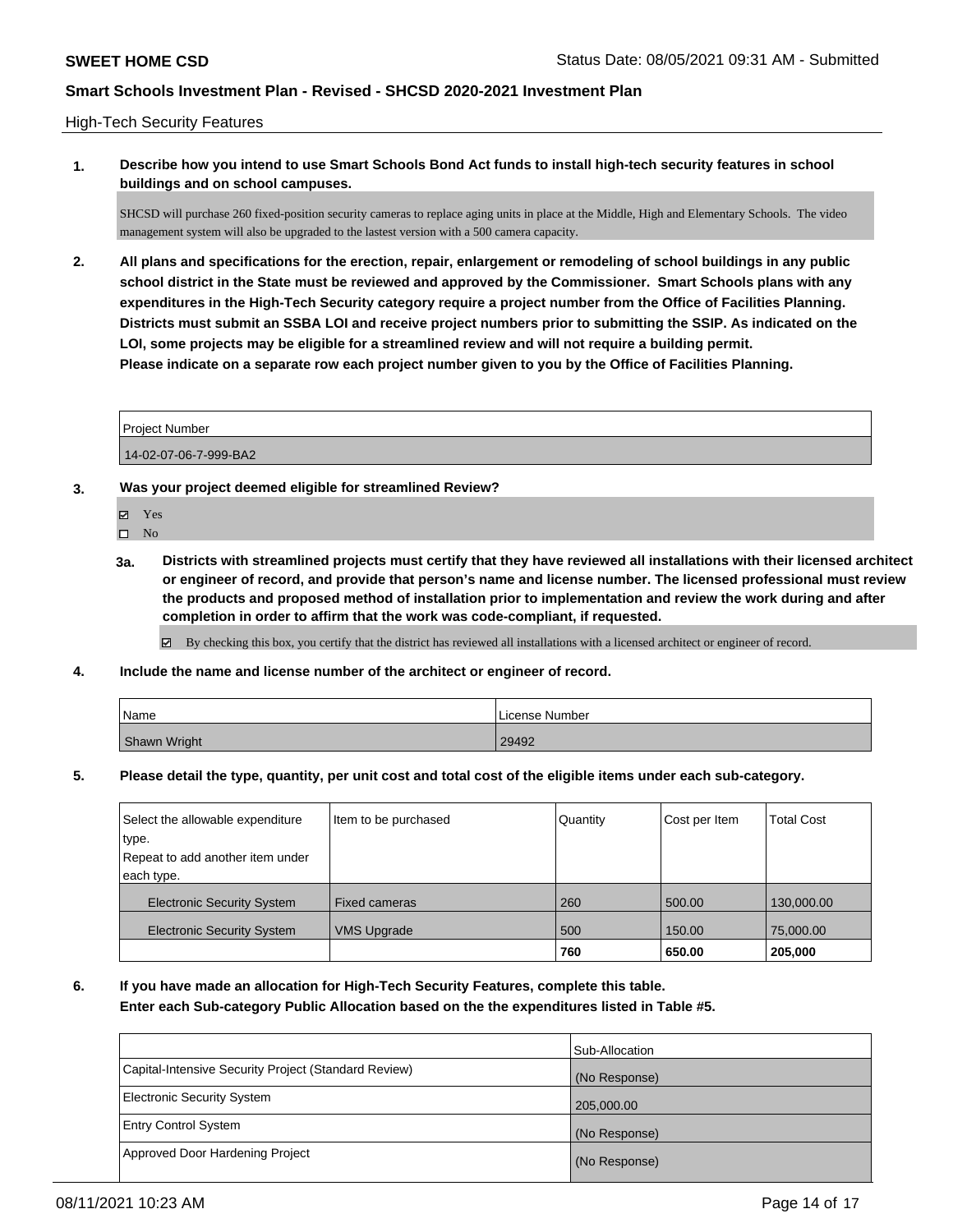High-Tech Security Features

|                    | Sub-Allocation |
|--------------------|----------------|
| <b>Other Costs</b> | (No Response)  |
| Totals:            | 205,000.00     |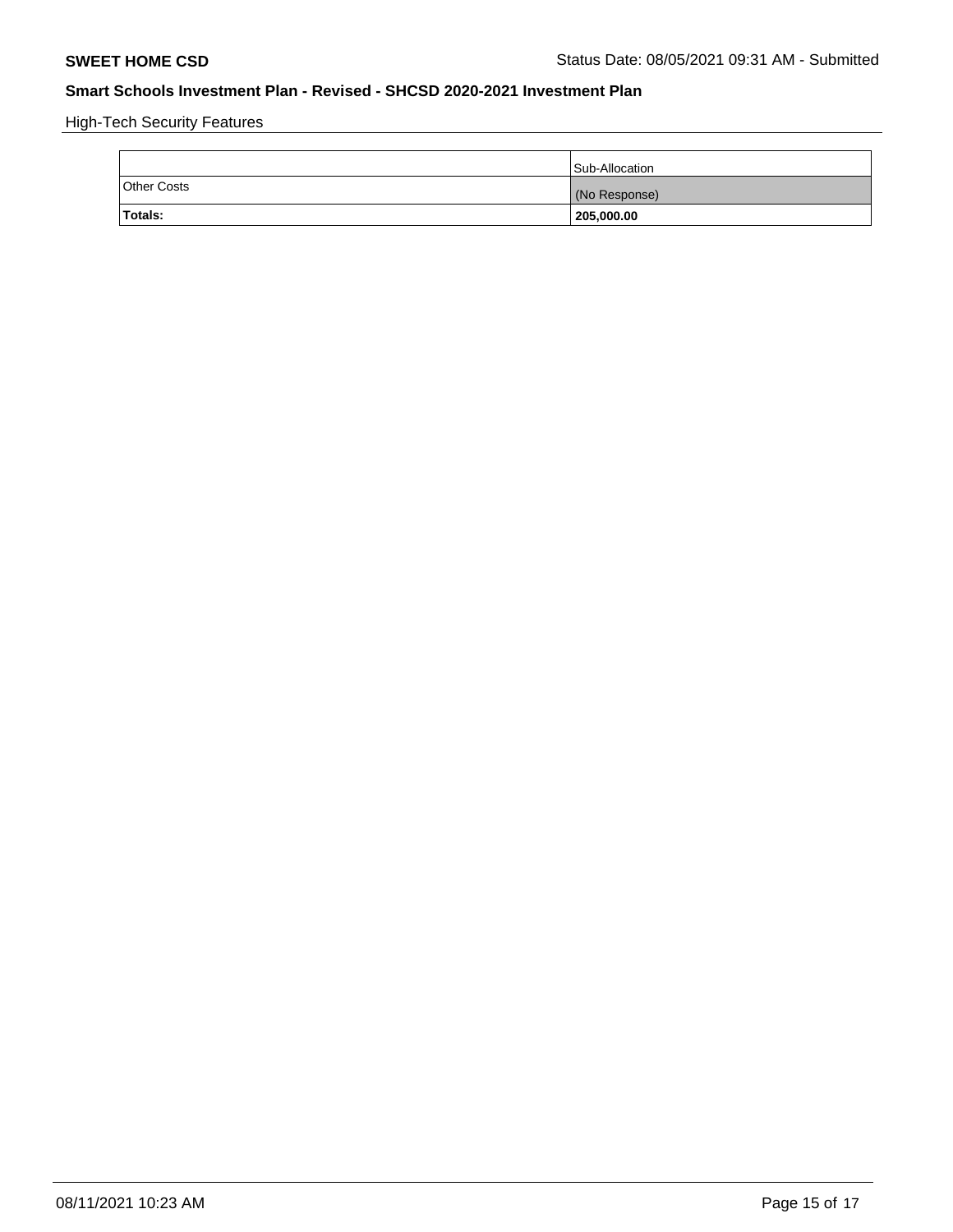Non-Public Schools

**1. Describe your plan to utilize SSBA funds to purchase devices and loan to the nonpublic schools within your district. Please specify what devices have been requested by the nonpublic schools. If the nonpublic schools have not finalized requests, the district should provide the date nonpublic schools will submit the request by.**

**Please note: If this plan has been identified as a Remote Learning Plan to be submitted and reviewed on an expedited basis, the district should state that they will reach out to the nonpublic schools upon submission of the application, in lieu of responding to the question above.**

Our nonpublic school, St. Christopher School, has requested Interactive flat panels and Chromebooks.

**2. A final Smart Schools Investment Plan cannot be approved until school authorities have adopted regulations specifying the date by which requests from nonpublic schools for the purchase and loan of Smart Schools Bond Act classroom technology must be received by the district.**

By checking this box, you certify that you have such a plan and associated regulations in place that have been made public.

**2a. Please enter the date each year nonpublic schools must request loanable items from the school district. This date cannot be earlier than June 1 of the previous school year.**

March 30

#### **3. Final 2014-15 BEDS Enrollment to calculate Nonpublic Sharing Requirement (no changes allowed.)**

|              | <b>Public Enrollment</b> | Nonpublic Enrollment | 'Total Enrollment | l Nonpublic Percentage |
|--------------|--------------------------|----------------------|-------------------|------------------------|
| l Enrollment | 3.214                    | 400                  | 3.614.00          | 11.07                  |

#### **4. Nonpublic Loan Calculator**

|                                                         | Loanable       | Loanable   | Additional       | Estimated | Previously | l Cumulative | <b>Final Per</b> | <b>Final Total</b> |
|---------------------------------------------------------|----------------|------------|------------------|-----------|------------|--------------|------------------|--------------------|
|                                                         | School         | Classroom  | Nonpublic        | Per Pupil | Approved   | Per Pupil    | Pupil Loan       | Loan               |
|                                                         | l Connectivity | Technology | Loan             | Amount -  | Per Pupil  | l Loan       | Amount -         | Amount -           |
|                                                         |                |            | (Optional)       | This Plan | Amount(s)  | Amount       | This Plan        | This Plan          |
| Required Nonpublic 0.00<br>Loan                         |                | 890.930.00 |                  | 250.00    | 95.55      | 250.00       | 154.45           | 61,780.00          |
| Final Adjusted Loan<br> - (If additional loan<br>funds) | 0.00           | 890.930.00 | (No<br>Response) | 250.00    | 95.55      | 250.00       | 154.45           | 61,780.00          |

#### **5. Nonpublic Share**

|                                          | Final Per Pupil Amount | l Final Nonpublic Loan Amount |
|------------------------------------------|------------------------|-------------------------------|
| Pending and Previously<br>Approved Plans | 95.55                  | 38,220.00                     |
| This Plan                                | 154.45                 | 61,780.00                     |
| Total                                    | 250.00                 | 100,000.00                    |

### **6. Distribution of Nonpublic Loan Amount by School**

| Nonpublic School Name        | 2018-19 K-12 Enrollment | Special Ed School? If Yes, not eligible |
|------------------------------|-------------------------|-----------------------------------------|
| <b>ST CHRISTOPHER SCHOOL</b> | 323                     | N0                                      |

**7. Please detail the type, quantity and per unit cost of the eligible items under each sub-category.**